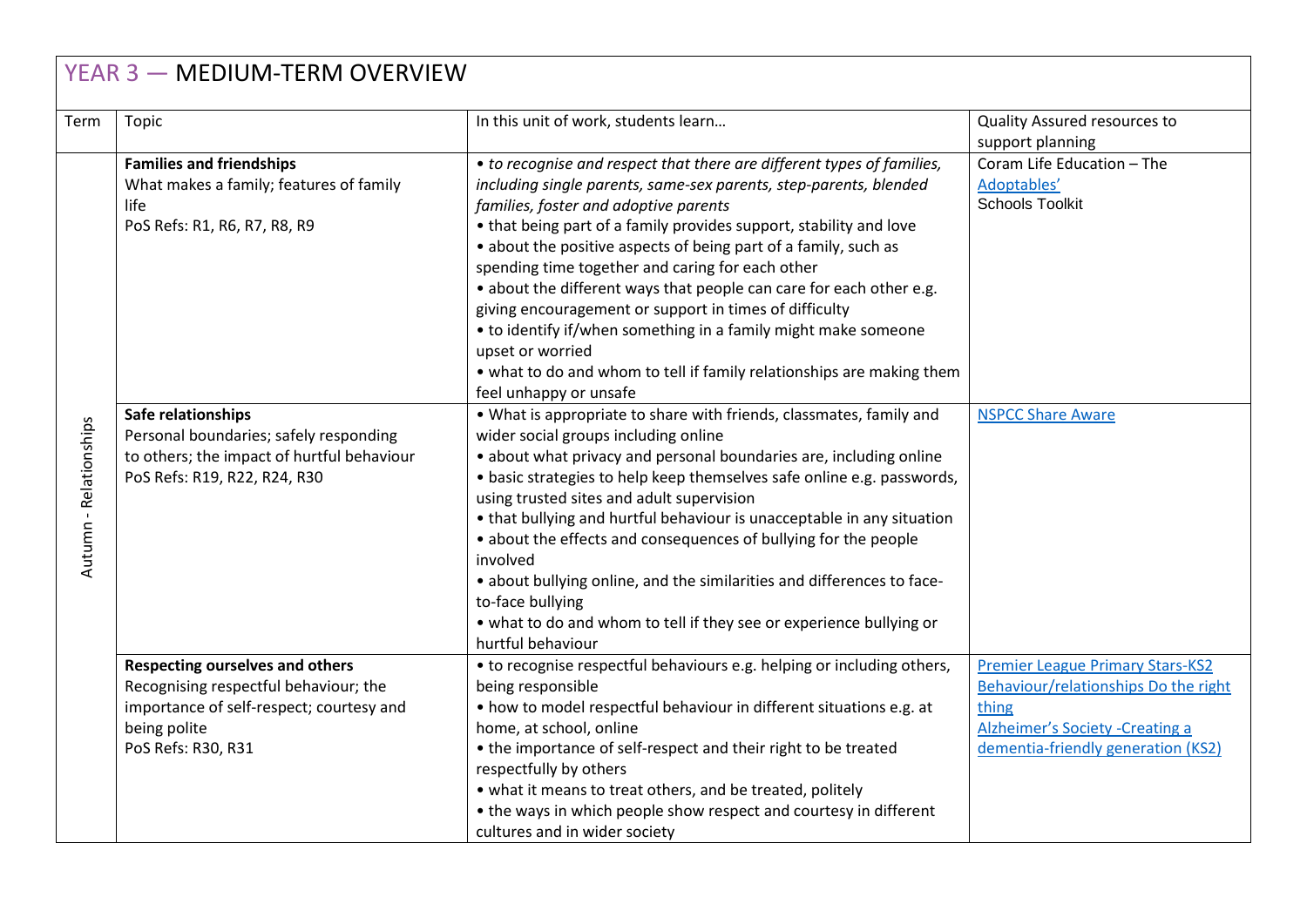|                             | Belonging to a community                    | • the reasons for rules and laws in wider society                        |                                    |
|-----------------------------|---------------------------------------------|--------------------------------------------------------------------------|------------------------------------|
|                             | The value of rules and laws; rights,        | • the importance of abiding by the law and what might happen if          |                                    |
|                             | freedoms and responsibilities               | rules and laws are broken                                                |                                    |
|                             | PoS Refs: L1, L2, L3                        | • what human rights are and how they protect people                      |                                    |
|                             |                                             | • to identify basic examples of human rights including the rights of     |                                    |
|                             |                                             | children                                                                 |                                    |
|                             |                                             | • about how they have rights and also responsibilities                   |                                    |
|                             |                                             | • that with every right there is also a responsibility e.g. the right to |                                    |
|                             |                                             | an education and the responsibility to learn                             |                                    |
|                             | Media literacy and Digital resilience       | • how the internet can be used positively for leisure, for school and    | Google and Parent zone Be Internet |
|                             | How the internet is used; assessing         | for work                                                                 | Legends                            |
|                             | information online                          | • to recognise that images and information online can be altered or      |                                    |
|                             | PoS Refs: L11, L12                          | adapted and the reasons for why this happens                             |                                    |
|                             |                                             | • strategies to recognise whether something they see online is true      |                                    |
|                             |                                             | or accurate                                                              |                                    |
|                             |                                             | • to evaluate whether a game is suitable to play or a website is         |                                    |
|                             |                                             | appropriate for their age-group                                          |                                    |
| - Living in the wider world |                                             | • to make safe, reliable choices from search results                     |                                    |
|                             |                                             | • how to report something seen or experienced online that                |                                    |
|                             |                                             | concerns them e.g. images or content that worry them, unkind or          |                                    |
|                             |                                             | inappropriate communication                                              |                                    |
| Spring                      | Money and Work                              | • about jobs that people may have from different sectors e.g.            |                                    |
|                             | Different jobs and skills; job stereotypes; | teachers, business people, charity work                                  |                                    |
|                             | setting personal goals                      | • that people can have more than one job at once or over their           |                                    |
|                             | PoS Refs: L25, L26, L27, L30                | lifetime                                                                 |                                    |
|                             |                                             | • about common myths and gender stereotypes related to work              |                                    |
|                             |                                             | • to challenge stereotypes through examples of role models in            |                                    |
|                             |                                             | different fields of work e.g. women in STEM                              |                                    |
|                             |                                             | • about some of the skills needed to do a job, such as teamwork          |                                    |
|                             |                                             | and decision-making                                                      |                                    |
|                             |                                             | • to recognise their interests, skills and achievements and how          |                                    |
|                             |                                             | these might link to future jobs                                          |                                    |
|                             |                                             | • how to set goals that they would like to achieve this year e.g.        |                                    |
|                             |                                             | learn a new hobby                                                        |                                    |